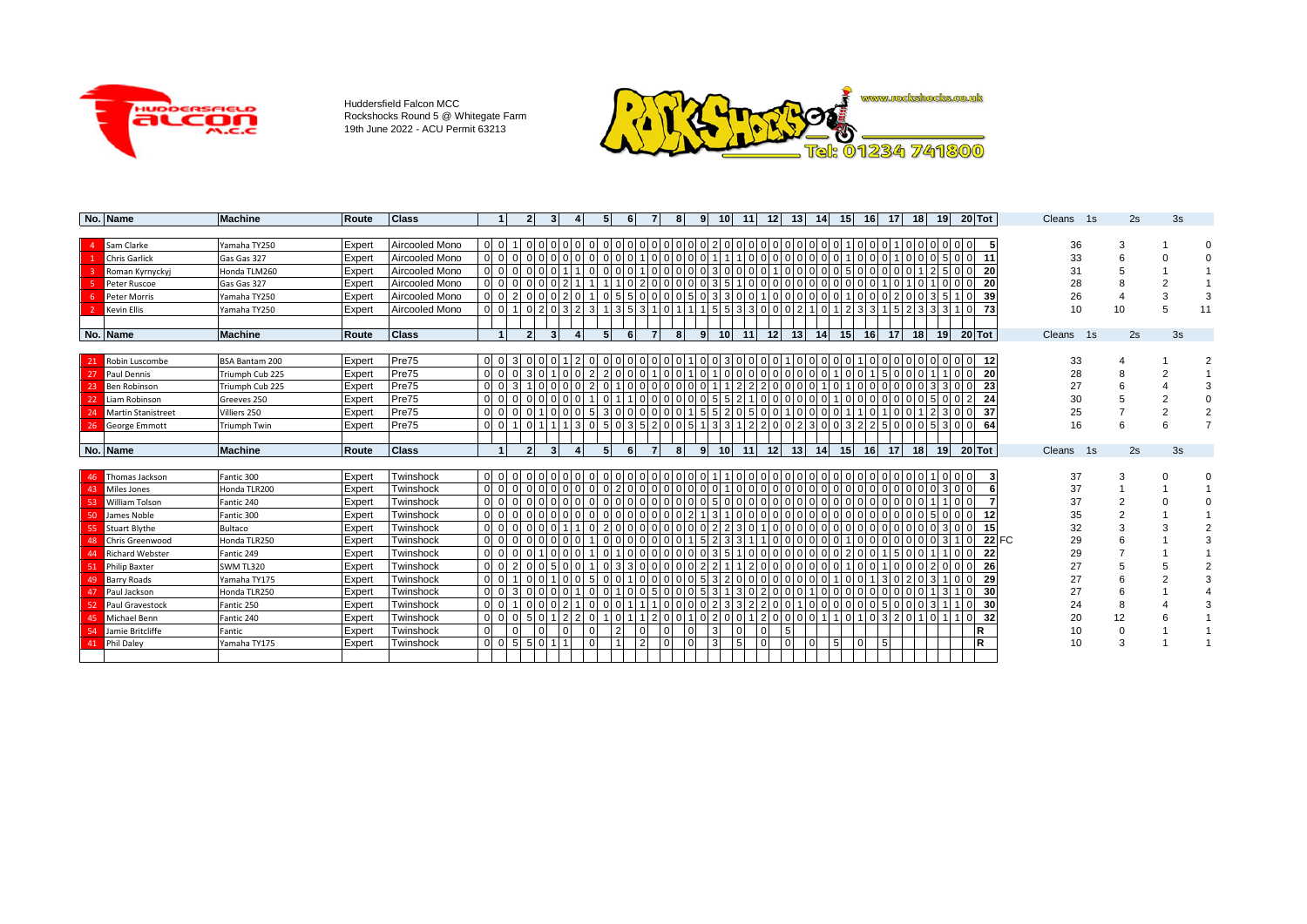|            | No. Name               | <b>Machine</b>          | Route              | <b>Class</b>           |                                  |                       | 2              | 31                               |                |              | 5               | 61 | -7             | 8 |          | 9 | 10 <sup>1</sup> |                            | 11 12           | 13 <sup>1</sup> | 14                |          | 15            | 16 17 18       |                 |                |                 |                 |                | 19 20 Tot       |  | Cleans 1s | 2s                  | 3s                 |    |
|------------|------------------------|-------------------------|--------------------|------------------------|----------------------------------|-----------------------|----------------|----------------------------------|----------------|--------------|-----------------|----|----------------|---|----------|---|-----------------|----------------------------|-----------------|-----------------|-------------------|----------|---------------|----------------|-----------------|----------------|-----------------|-----------------|----------------|-----------------|--|-----------|---------------------|--------------------|----|
|            |                        |                         |                    |                        |                                  |                       |                |                                  |                |              |                 |    |                |   |          |   |                 |                            |                 |                 |                   |          |               |                |                 |                |                 |                 |                |                 |  |           |                     |                    |    |
|            | 76 Ian Cheetham        | Yamaha TY250            |                    | Clubman Aircooled Mono |                                  | $00$ $01$ $01$        |                | 0 O                              |                |              |                 |    |                |   |          |   |                 |                            |                 |                 |                   |          |               | 10000000       |                 |                |                 |                 |                | 5               |  | 35        | 5                   |                    |    |
| 93         | <b>Keith Burgess</b>   | Yamaha TY250            | Clubman            | Aircooled Mono         | 0 <sub>0</sub>                   |                       |                |                                  |                |              |                 |    |                |   |          |   |                 |                            |                 |                 |                   |          |               |                |                 |                |                 |                 |                |                 |  | 35        |                     |                    |    |
| 80         | James Williams         | Gas Gas 327             | Clubman            | Aircooled Mono         | $00$ 0                           |                       |                |                                  |                |              |                 |    |                |   |          |   |                 | $00$ 0                     |                 |                 | 0 0 0 0           |          |               | alalalalalala  |                 |                |                 |                 | 0151010        | 8               |  | 37        |                     |                    |    |
| 89         | Joel Brayford          | Beta 240                | Clubman            | Aircooled Mono         | 0 <sub>0</sub>                   | $\Omega$              | $\Omega$       |                                  |                |              |                 |    |                |   |          |   |                 |                            |                 |                 | 0 <sub>0</sub>    |          |               |                |                 |                |                 |                 |                | 9               |  | 37        |                     |                    |    |
| 94         | Mike Jones             | Gas Gas 327             | Clubman            | Aircooled Mono         | $00$ $00$                        |                       |                |                                  |                |              |                 |    |                |   |          |   |                 |                            |                 |                 |                   |          |               |                |                 |                |                 |                 |                | 12              |  | 36        | $\overline{2}$      |                    |    |
| 87         | <b>Adrian Thwaite</b>  | Fantic 250              | Clubman            | Aircooled Mono         | 0 <sub>0</sub>                   | $\Omega$              |                |                                  |                |              |                 |    |                |   |          |   |                 |                            |                 |                 |                   |          |               |                |                 |                |                 |                 |                | 12              |  | 34        | 2                   |                    |    |
| 92         | Jon Probitts           | Fantic 245              | Clubman            | Aircooled Mono         | $00$ 0                           |                       |                |                                  |                |              |                 |    |                |   |          |   |                 |                            |                 |                 | 0 <sub>0</sub>    |          |               |                |                 |                |                 |                 |                | 12              |  | 32        | $\overline{7}$      |                    |    |
| 85         | Robin Foulkes          | Yamaha TY250            | Clubman            | Aircooled Mono         | $00$ 0                           |                       | $\Omega$       | 0 I                              |                |              |                 |    |                |   |          |   |                 |                            |                 |                 |                   |          | $\Omega$      |                |                 |                |                 |                 | 0 <sub>0</sub> | 13              |  | 35        | 2                   |                    |    |
| 86         | Jerry Hawker           | Gas Gas 327             | Clubman            | Aircooled Mono         | $0$ 0 $0$                        |                       |                |                                  |                |              |                 |    |                |   |          |   |                 |                            |                 |                 |                   |          |               |                |                 |                |                 |                 |                | 13              |  | 34        | 3                   |                    |    |
| 79         | lan Hall               | Beta 240                | Clubman            | Aircooled Mono         |                                  | 0 0 0 0               |                |                                  |                |              |                 |    |                |   |          |   |                 | 0 I O                      |                 |                 |                   | 010      |               | 0000           |                 |                |                 |                 | 0 <sub>0</sub> | 13              |  | 32        |                     |                    |    |
| 95         | Paul Norman            | Fantic 156              | Clubman            | Aircooled Mono         | 0 <sub>0</sub>                   |                       |                |                                  |                |              |                 |    |                |   |          |   |                 |                            |                 |                 |                   |          |               |                |                 |                |                 |                 |                | 16              |  | 31        | 6                   |                    |    |
| 77         | <b>Russell Walker</b>  | Honda RTL250            | Clubman            | Aircooled Mono         | $00$ 0                           |                       |                |                                  |                |              |                 |    |                |   |          |   |                 |                            |                 |                 |                   |          |               |                |                 |                |                 |                 |                | 17              |  | 31        | 6                   |                    |    |
| 91         | David Mathews          | Yamaha TY250            | Clubman            | Aircooled Mono         | 0 <sub>0</sub>                   |                       |                |                                  |                |              |                 |    |                |   |          |   |                 |                            |                 |                 |                   |          |               |                |                 |                |                 |                 |                | 18              |  | 30        | 6                   |                    |    |
| 96         | Jason Trumble          | Honda TLM260            | Clubman            | Aircooled Mono         | $00$ 0                           |                       |                |                                  |                |              |                 |    |                |   |          |   |                 |                            |                 |                 |                   |          |               |                |                 |                |                 |                 |                | 20              |  | 29        | 6                   |                    |    |
|            | 101 Antony Charles     | Fantic 247              | Clubman            | Aircooled Mono         | 0 <sub>0</sub>                   |                       |                |                                  |                |              |                 |    |                |   |          |   |                 |                            |                 |                 |                   |          |               |                |                 |                |                 |                 |                | 21              |  | 30        | 5                   |                    |    |
| 78         | Michael Healey         | Yamaha TY250            | Clubman            | Aircooled Mono         | $00$ 0                           |                       |                |                                  |                |              |                 |    |                |   |          |   |                 |                            |                 |                 |                   |          |               |                |                 |                |                 |                 |                | 21              |  | 28        | 8                   |                    |    |
| 90         | Paul Cook              | Yamaha TY250            | Clubman            | Aircooled Mono         | $00$ 0                           |                       |                |                                  |                |              |                 |    |                |   |          |   |                 |                            |                 |                 |                   |          | $\mathcal{P}$ |                |                 |                |                 |                 |                | 22              |  | 34        | $\Omega$            | $\overline{2}$     |    |
| 97         | John Long              | Honda RTL250            | Clubman            | Aircooled Mono         | $00$ 0                           |                       |                |                                  |                |              |                 |    |                |   |          |   |                 |                            |                 |                 |                   |          |               |                |                 |                |                 |                 |                | 26              |  | 27        |                     | 3                  |    |
| 98         | Michael Warburton      | TBA                     | Clubman            | Aircooled Mono         | $0\quad0\quad0$                  |                       |                |                                  |                |              |                 |    |                |   |          |   |                 | 0 O                        |                 |                 |                   |          |               | 1000           |                 |                |                 |                 |                | 32              |  | 26        |                     |                    |    |
| 99         | Alan Day               | Beta TR34               | Clubman            | Aircooled Mono         | $00$ 0                           |                       |                |                                  |                |              |                 |    |                |   |          |   |                 |                            |                 |                 |                   |          |               |                |                 |                |                 |                 |                | 35              |  | 27        |                     | $\overline{2}$     |    |
| 84         | Paul Hobson            | Honda TLM250            | Clubman            | Aircooled Mono         | $0\quad0\quad0$                  |                       |                |                                  |                |              |                 |    |                |   |          |   |                 | 0 <sub>0</sub>             |                 |                 | 0 <sub>0</sub>    |          |               |                |                 |                |                 |                 |                | 41              |  | 23        | 6                   |                    |    |
| 82         | <b>Steven Ransom</b>   | Yamaha TY250            | Clubman            | Aircooled Mono         | $00$ 0                           |                       |                |                                  |                |              |                 |    |                |   |          |   |                 |                            |                 |                 |                   |          |               |                |                 |                |                 |                 |                | 41              |  | 22        |                     | 3                  | 6  |
| 100        | John Leese             | Yamaha TY250            | Clubman            | Aircooled Mono         |                                  | $00$ 0                | $\Omega$       |                                  | 30             |              |                 |    |                |   |          |   |                 |                            |                 |                 |                   |          |               |                |                 |                |                 |                 | $\Omega$       | - 73            |  | 13        | 7                   | 2                  | 14 |
| 102        | Jeremy Newbury         | Yamaha TY250            | Clubman            | Aircooled Mono         | $\Omega$                         | 3                     |                |                                  | $\overline{3}$ |              |                 |    |                |   |          |   |                 |                            |                 |                 |                   |          |               |                |                 |                |                 |                 |                | R               |  |           | $\Omega$            |                    | 2  |
| 81         | Shaun Mountford        | Montesa 260             | Clubman            | Aircooled Mono         |                                  |                       |                |                                  |                |              |                 |    |                |   |          |   |                 |                            |                 |                 |                   |          |               |                |                 |                |                 |                 |                | <b>NS</b>       |  |           | $\Omega$            | $\Omega$           |    |
| 88         | Paul Morris            | Gas Gas 327             | Clubman            | Aircooled Mono         |                                  |                       |                |                                  |                |              |                 |    |                |   |          |   |                 |                            |                 |                 |                   |          |               |                |                 |                |                 |                 |                | <b>NS</b>       |  | $\Omega$  | $\Omega$            | $\Omega$           |    |
|            |                        |                         |                    |                        |                                  |                       |                |                                  |                |              |                 |    |                |   |          |   |                 |                            |                 |                 |                   |          |               |                |                 |                |                 |                 |                |                 |  |           |                     |                    |    |
|            | No. Name               | <b>Machine</b>          | Route              | <b>Class</b>           |                                  |                       | 2              | 3                                |                |              |                 | 6  | $\overline{7}$ |   |          | 9 | 10              | 11                         | 12 <sup>1</sup> | 13              | 14                |          | 15            | <b>16</b>      | 17 <sup>1</sup> |                | 18 <sup>1</sup> | 19 <sup>1</sup> |                | $20$ Tot        |  | Cleans 1s | 2s                  | 3s                 |    |
|            |                        |                         |                    |                        |                                  |                       |                |                                  |                |              |                 |    |                |   |          |   |                 |                            |                 |                 |                   |          |               |                |                 |                |                 |                 |                | $\Omega$        |  |           | U                   |                    |    |
|            | 139 Simon Hirst        | <b>Drayton Villiers</b> | Clubman            | Pre75                  | 0 <sub>0</sub><br>0 <sub>0</sub> |                       |                |                                  |                |              |                 |    |                |   |          |   |                 |                            |                 |                 |                   |          |               |                |                 |                |                 |                 | 0 <sup>1</sup> |                 |  | 40        | U                   |                    |    |
|            | 128 Antony Martin      | Triumph 350             | Clubman            | Pre75                  |                                  |                       |                |                                  |                |              |                 |    |                |   |          |   |                 | 0 I Q                      |                 |                 |                   |          |               | $00$ 0         |                 |                |                 |                 | 0 <sub>0</sub> |                 |  | 39        |                     |                    |    |
|            | <b>135</b> Chris Myers | BSA/Triumph 250         | Clubman            | Pre75                  |                                  | $0 0 0 0 0$           |                |                                  |                |              |                 |    |                |   |          |   |                 | 010                        |                 |                 | 0.0.0.0.0.0.0.0.0 |          |               |                |                 |                |                 |                 | 0 <sub>0</sub> | 6               |  | 37        | $\Omega$            | 3<br>$\mathcal{P}$ |    |
|            | 121 Martin Gilbert     | BSA Bantam 185          | Clubman            | Pre75                  | 0 <sub>0</sub>                   | $00$ $00$<br>$\Omega$ |                |                                  |                |              |                 |    |                |   |          |   |                 | 0 <sup>10</sup><br>ΩI      |                 |                 | $00$ $01$         | $\Omega$ |               | 0 <sub>0</sub> |                 |                |                 |                 |                | $\overline{7}$  |  | 35        | 3                   |                    |    |
|            | 126 Richard Bryant     | Triumph Cub 200         | Clubman            | Pre75                  | 0 <sub>0</sub>                   |                       |                |                                  |                |              |                 |    |                |   |          |   |                 |                            |                 |                 |                   |          |               |                |                 |                |                 |                 | 0 <sub>0</sub> | 12              |  | 33        | 5                   |                    |    |
|            | 131 Darren Walker      | <b>BSA 350</b>          | Clubman<br>Clubman | Pre75<br>Pre75         | 0 <sub>0</sub>                   | $\Omega$              |                |                                  |                |              |                 |    |                |   |          |   |                 | ΩL<br>ΩL                   |                 |                 |                   |          |               |                |                 |                |                 |                 |                | 13<br>14        |  | 33<br>34  |                     |                    |    |
|            | 132 lan Myers          | Triumph Cub 220         |                    |                        | 0 <sub>0</sub>                   |                       |                |                                  |                |              |                 |    |                |   |          |   |                 | 0 O                        |                 |                 |                   |          |               |                |                 |                |                 |                 |                |                 |  |           |                     |                    |    |
|            | 138 Bryan Bayes        | <b>BSA Bantam</b>       | Clubman            | Pre75                  | 0 <sub>0</sub>                   |                       |                |                                  |                |              |                 |    |                |   |          |   |                 |                            |                 |                 |                   |          |               |                |                 |                |                 |                 |                | 15              |  | 34        |                     |                    |    |
|            | 124 John - Ossy Byers  | <b>DOT 250</b>          | Clubman            | Pre75                  | 0 <sub>0</sub>                   | $\Omega$              |                |                                  |                |              |                 |    |                |   |          |   |                 | ΩL                         |                 |                 |                   |          |               |                |                 |                |                 |                 |                | 15              |  | 29        |                     |                    |    |
|            | 123 Michael Grant      | BSA Bantam 200          | Clubman            | Pre75                  | 0 <sub>0</sub>                   |                       |                |                                  |                |              |                 |    |                |   |          |   |                 |                            |                 |                 |                   |          |               |                |                 |                |                 |                 |                | 18              |  | 30        |                     |                    |    |
| 137        | Mark Newman            | <b>BSA Bantam</b>       | Clubman            | Pre75                  |                                  |                       |                |                                  |                |              |                 |    |                |   |          |   |                 | $\Omega$                   |                 |                 |                   |          |               |                |                 |                |                 |                 |                | 32              |  | 27        | 6                   |                    |    |
| 125        | Nick Atha              | James 225               | Clubman            | Pre75                  | 0 <sub>0</sub><br>$00$ 0         |                       |                |                                  |                |              |                 |    |                |   |          |   |                 |                            |                 |                 |                   |          |               |                |                 |                |                 |                 |                | 35              |  | 27        | 7                   |                    |    |
| 133        | Katie Ward             | Triumph Cub 200         | Clubman            | Pre75                  |                                  |                       |                |                                  |                |              |                 |    |                |   |          |   |                 |                            |                 |                 |                   |          |               |                |                 |                |                 |                 |                | 37              |  | 24        |                     |                    |    |
|            | 129 Nigel Crapper      | BSA Bantam 200          | Clubman            | Pre75                  | 0 <sub>0</sub>                   |                       |                |                                  |                |              |                 |    |                |   |          |   |                 |                            |                 |                 |                   |          |               |                |                 |                |                 |                 |                | 41              |  | 24        | 5<br>$\overline{7}$ |                    |    |
| 136        | Joseph Woodward        | Francis Barnett 250     | Clubman            | Pre75                  | 0 <sub>0</sub><br>0 <sub>1</sub> |                       |                |                                  |                |              |                 |    |                |   |          |   |                 |                            |                 |                 |                   |          |               |                |                 |                |                 |                 |                | 60              |  | 18        |                     |                    |    |
| 134        | Harry Stanistreet      | Ariel 250               | Clubman            | Pre75                  |                                  | $00$ $00$             |                |                                  |                |              |                 |    |                |   |          |   |                 |                            |                 |                 |                   |          |               |                |                 |                |                 |                 |                | 60<br>$0$ 2 111 |  | 17        | 10                  |                    |    |
| 127<br>130 | Peter Rank             | BSA Bantam 185          | Clubman            | Pre75<br>Pre75         | $\Omega$                         | $\Omega$              | $\overline{1}$ | 5 <sub>1</sub><br>$\overline{3}$ |                | $\mathbf{3}$ | $5\phantom{.0}$ |    | $\Omega$       |   |          |   | 5               | $2 \mid 3 \mid 5$<br>5 0 0 |                 |                 |                   | 3        |               | $\Omega$       |                 | $\overline{2}$ |                 |                 |                | lR.             |  | 12<br>11  | 2<br>$\mathfrak{p}$ | 3                  |    |
|            | Adrian Thompson        | Cotton 250              | Clubman            |                        |                                  |                       |                |                                  |                |              |                 |    |                |   | $\Omega$ |   |                 |                            |                 |                 | $0 \ 0 \ 3 \ 5$   |          |               |                |                 |                |                 |                 |                |                 |  |           |                     |                    |    |